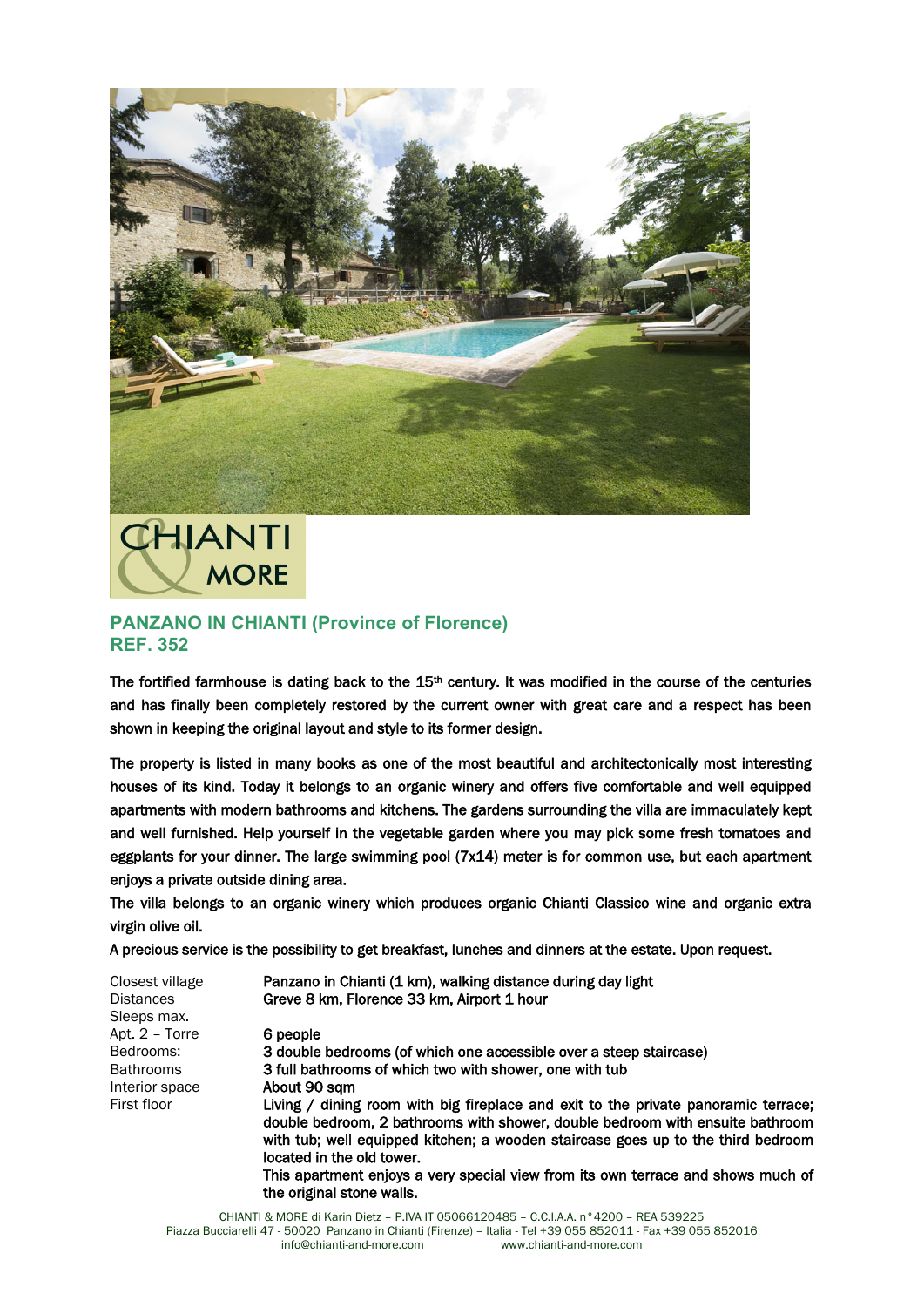|                   | Wood beamed ceilings and typical Tuscan Terracotta floors.                                                                                    |
|-------------------|-----------------------------------------------------------------------------------------------------------------------------------------------|
| Patio and Garden  | furnished private terrace, common outside areas                                                                                               |
| No. of apartments |                                                                                                                                               |
| totally           | 5                                                                                                                                             |
| Swimming Pool     | Yes (14 x 7 m), furnished pool area, used by all guests at the estate                                                                         |
|                   | Open from 1st May to 20th October from 8.30 h to 7 pm, depth 1,50 m                                                                           |
| <b>Views</b>      | Exceptional, on vineyards, olive groves and the rolling Tuscan hills                                                                          |
| Location          | Private                                                                                                                                       |
| Pets              | no                                                                                                                                            |
| Parking lot       | <b>Yes</b>                                                                                                                                    |
| Kitchen equipment | refrigerator, dish washer, oven, refrigerator, American coffee maker, tea kettle,<br>toaster                                                  |
| Washing machine   | LAUNDRY SERVICE: ONLy from 8.30am to 10.30 am Laundry is picked up by your<br>entrance door by our maids. Returned after 24 hours the latest. |
|                   | No wool, silk or leather. No dry cleaning . This service is offered free of charge to all                                                     |
|                   | our guests.                                                                                                                                   |
|                   | DRYER : service available Euro 20 for each bag                                                                                                |
|                   | iron and ironing board in each apartment                                                                                                      |
| Internet          | wifi                                                                                                                                          |
| TV                | Yes (satellite) with four channels                                                                                                            |
| <b>DVD</b>        | yes                                                                                                                                           |
| CD-Player         | Yes and radio                                                                                                                                 |
| <b>BBQ</b>        | Charcoal BBQ in the garden to be shared by all guests, private use can be booked                                                              |
|                   | and is upon request                                                                                                                           |
| Weekly rates      | 9 April 2022 - 20 May 2022 Euro 2.210.-                                                                                                       |
| Apt. Torre        | 21 May 2022 - 24 June 2022 Euro 2.270.-                                                                                                       |
|                   | 25 June 2022 - 16 September 2022 Euro 2.300 .-                                                                                                |
|                   | 17 September 2021 - 14 October 2022 Euro 2.270.-                                                                                              |
|                   | 15 October 2022 - 6 November 2022 Euro 2.210.-                                                                                                |
|                   |                                                                                                                                               |
|                   |                                                                                                                                               |

| Inclusive                               | Electricity, use of swimming pool, wifi<br>HEATING: independent heating system in each apartment (GPL gas). Reasonable<br>usage of the heating is included in the rental price.<br>CLEANING: 7 nights stay twice a week change of bathroom towels. Longer than 7<br>nights stay: every 3 days change of bathroom towels + one<br>change of bed linen every 7 nights. Less than 7 nights stay: change of towels is<br>provided only if longer than 3 nights.<br>SUPPLIES: We provide a few supplies to get you started. The kitchen will include<br>some washing up liquid, a sponge and dish washer liquid soap<br>USEFUL ITEMS: 1 Hairdryer, 1 iron and iron-board are provided in each apartment of<br>the villa.<br>ESSENTIALS: 100% cotton towels, linen, pool towels (changed by 7 nights). Hotel<br>courtesy, toilet paper, 1 slippers x bathroom, 1 kitchen towel and 1 table cloth<br>you will find 2 bottles of our wines and 1 250 ml EVOO which will be charged only by<br>consumption. Our maids will refill by request and check consumption by departure |
|-----------------------------------------|------------------------------------------------------------------------------------------------------------------------------------------------------------------------------------------------------------------------------------------------------------------------------------------------------------------------------------------------------------------------------------------------------------------------------------------------------------------------------------------------------------------------------------------------------------------------------------------------------------------------------------------------------------------------------------------------------------------------------------------------------------------------------------------------------------------------------------------------------------------------------------------------------------------------------------------------------------------------------------------------------------------------------------------------------------------------|
| Exclusive and<br>payable on the<br>spot | Heating (in case of high consumption), tourist tax Euro 2,00 / person / max 7 nights<br>BREAKFAST BASKET of KM 0, organic products: Fresh cereal bread, butter, milk,<br>eggs, fruit, natural yogurt, salami or sausages, cereal, honey or<br>Marmalade, cheese, croissants. The basket will be delivered daily: 8.30am to<br>10.30am. Euro 10 pp / Family 2+2 kids (under 10) Euro 30 by basket<br>• LUNCH BRUNCH and WINE TASTING: book your experience here                                                                                                                                                                                                                                                                                                                                                                                                                                                                                                                                                                                                         |